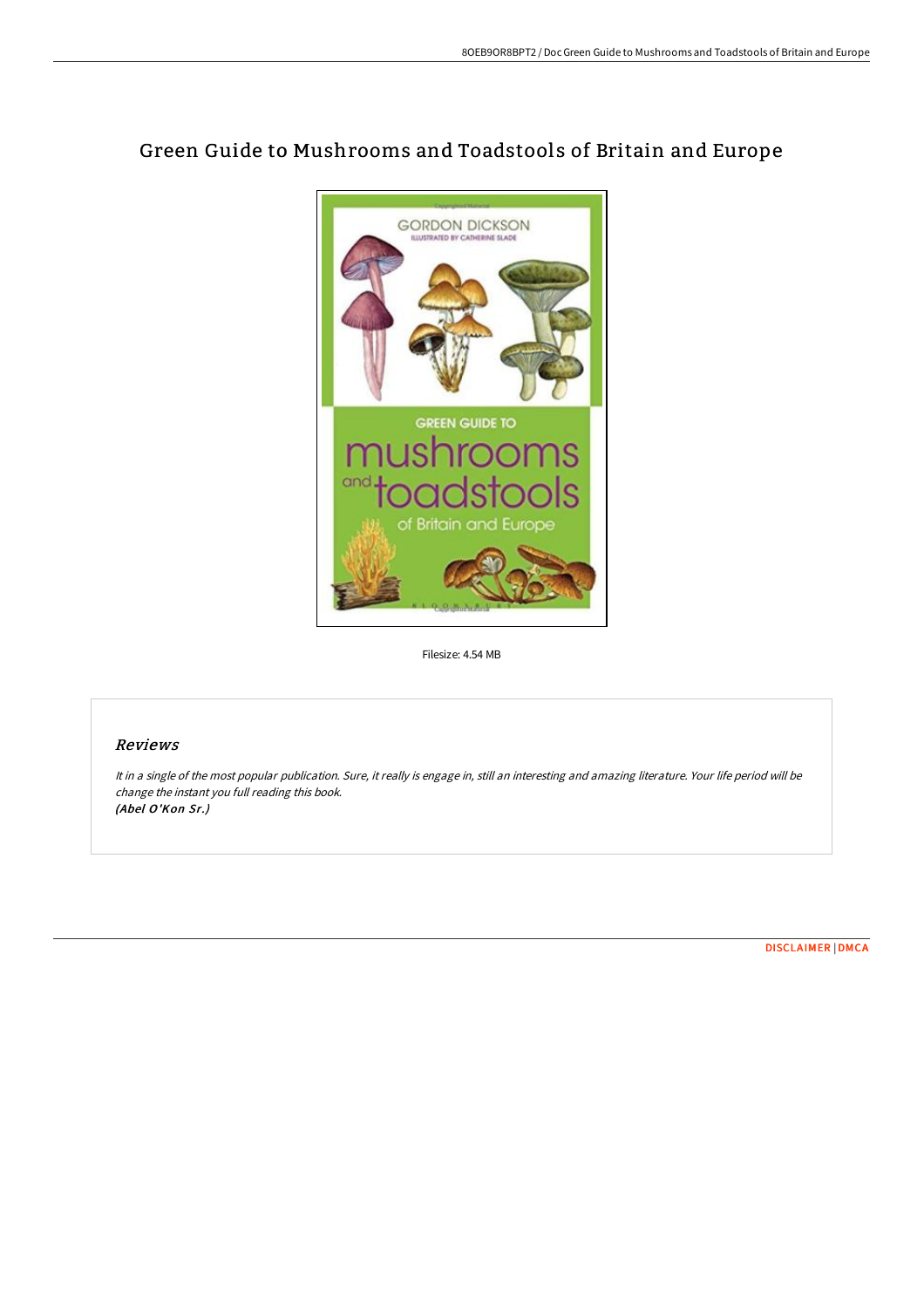## GREEN GUIDE TO MUSHROOMS AND TOADSTOOLS OF BRITAIN AND EUROPE



To get Green Guide to Mushrooms and Toadstools of Britain and Europe PDF, remember to click the button beneath and download the file or gain access to other information which might be relevant to GREEN GUIDE TO MUSHROOMS AND TOADSTOOLS OF BRITAIN AND EUROPE book.

Bloomsbury Publishing PLC, United Kingdom, 2016. Paperback. Book Condition: New. Catherine Slade (illustrator). 180 x 118 mm. Language: English . Brand New Book. Bloomsbury Green Guides are portable handbooks to the most commonly found species in Britain and Europe. A huge array of mushrooms and toadstools grow in our woodlands and fields, from the deadly poisonous to the delicious delicacy, and correct identification is crucial. The Green Guide to Mushrooms and Toadstools makes identifying them easy for beginners and amateur naturalists alike. Concise descriptions include information on appearance, habitat and distribution and advice on whether or not the species is edible. Beautiful colour illustrations of all 150 species are included. A detailed introduction includes colour photographs and information on classes of fungi, poisonous fungi and how to go about identifying species.

 $\mathbf{H}$ Read Green Guide to [Mushrooms](http://techno-pub.tech/green-guide-to-mushrooms-and-toadstools-of-brita.html) and Toadstools of Britain and Europe Online  $\begin{tabular}{|c|c|} \hline \multicolumn{3}{|c|}{\textbf{1}} & \multicolumn{3}{|c|}{\textbf{2}} \\ \hline \multicolumn{3}{|c|}{\textbf{3}} & \multicolumn{3}{|c|}{\textbf{4}} \\ \hline \multicolumn{3}{|c|}{\textbf{5}} & \multicolumn{3}{|c|}{\textbf{6}} \\ \hline \multicolumn{3}{|c|}{\textbf{6}} & \multicolumn{3}{|c|}{\textbf{7}} \\ \hline \multicolumn{3}{|c|}{\textbf{6}} & \multicolumn{3}{|c|}{\textbf{7}} \\ \hline \multicolumn{3}{|c|$ Download PDF Green Guide to [Mushrooms](http://techno-pub.tech/green-guide-to-mushrooms-and-toadstools-of-brita.html) and Toadstools of Britain and Europe